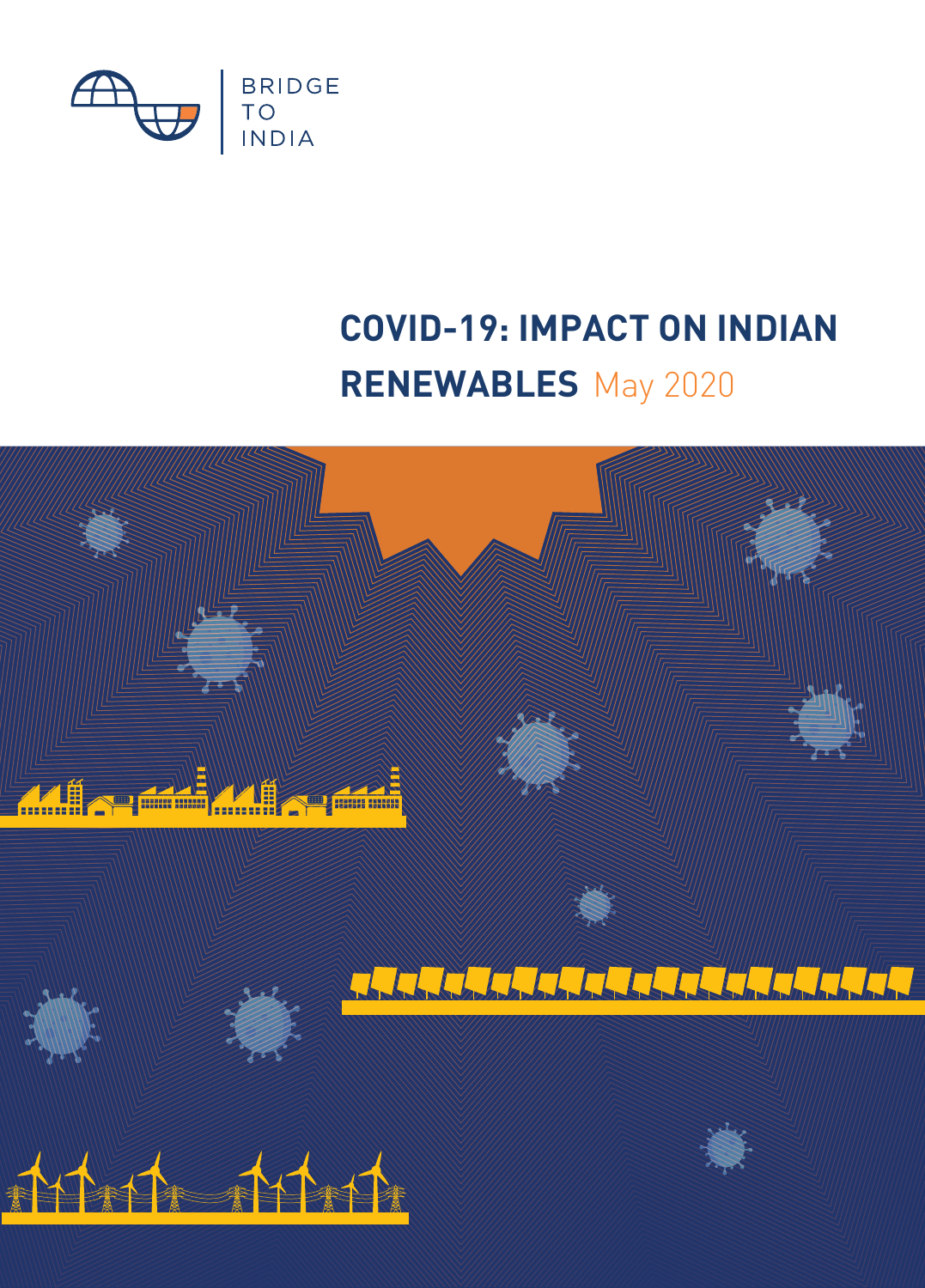

## **Contents**

|               | 1. Introduction                                               |    |
|---------------|---------------------------------------------------------------|----|
|               | 2. Impact on renewable sector                                 | 3  |
| 2.1           | Power demand reduction and fall in prices                     | 5  |
| 2.2           | Deteriorating financial condition of DISCOMs                  | 7  |
| 2.3           | Sharp downturn in rooftop solar and open access renewables    | 9  |
| 2.4           | Pressure on domestic manufacturers and risk of trade barriers | 10 |
| 2.5           | Disruption in construction activity and higher costs          | 11 |
| 2.6           | Financing at risk                                             | 12 |
| 3. Conclusion |                                                               |    |

## **List of figures**

| Figure 1:  | COVID-19 infection growth in India                                                            | 1  |
|------------|-----------------------------------------------------------------------------------------------|----|
| Figure 2:  | COVID-19 infection and economic recovery scenarios                                            | 2  |
| Figure 3:  | Capacity addition during 2012-2019, MW                                                        | 3  |
| Figure 4:  | Negative fallout of COVID-19 for solar sector                                                 | 4  |
| Figure 5:  | Policy measures to mitigate COVID-19 impact                                                   | 5  |
| Figure 6:  | Changes in India's power generation mix during lockdown                                       | 5  |
| Figure 7:  | Revised five-year outlook for renewable capacity addition                                     | 6  |
| Figure 8:  | DISCOM losses to balloon in FY21, INR billion                                                 | 7  |
| Figure 9:  | Falling power demand adds to DISCOMS woes                                                     | 8  |
| Figure 10: | Rooftop and open access solar capacity installed in 2019, MW                                  | 9  |
| Figure 11: | Module and inverter suppliers for utility scale solar projects<br>commissioned in India, 2019 | 11 |
| Figure 12: | Overall impact of COVID-19 on renewable sector                                                | 13 |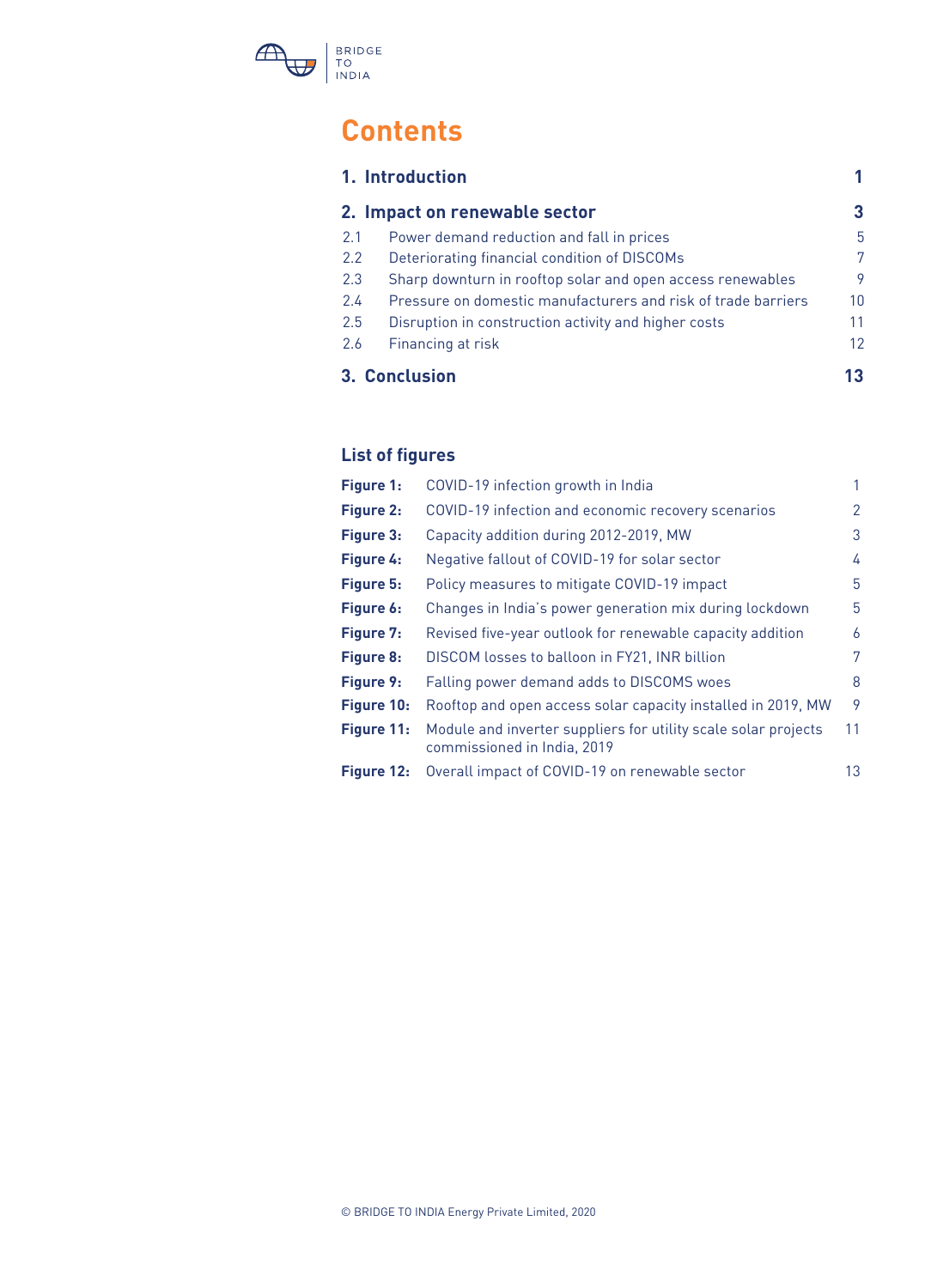

## **Executive summary**

With number of infections in India still rising rapidly, considerable uncertainty remains over economic outlook. The energy sector has been hit by multiple demand and supply shocks. Short-term impact on the renewable power sector has been relatively mild following a series of ad hoc relief measures announced by the government. But outlook over the next few years appears gloomier due to weakening power demand growth, deteriorating financial condition of DISCOMs and further constraints in debt financing.

We have accordingly revised our base case solar and wind power capacity addition estimate over 2020-2024 to 35 and 12 GW, down from our previous estimate of 43 GW and 15 GW respectively.

#### **Figure: Overall impact of COVID-19 on renewable sector**

| <b>Short term</b>                                                                 | <b>Medium term</b>                                                      | Long term                                 |
|-----------------------------------------------------------------------------------|-------------------------------------------------------------------------|-------------------------------------------|
| Loss of 2-3 GW<br>capacity addition in 2020                                       | Lower capacity addition<br>due to sustained weakness<br>in power demand | Accelerated transition<br>to clean energy |
| Higher working capital and<br>operational costs for<br>developers and contractors | Higher DISCOM offtake<br>risk                                           | Easier availability of equity<br>capital  |
|                                                                                   | Reduced appetite of<br>lenders                                          |                                           |
|                                                                                   | Greater policy uncertainty<br>Ш<br>risks for rooftop solar              |                                           |
|                                                                                   | Push for local<br>manufacturing                                         |                                           |

Unfortunately for the sector, already grappling with a series of vexatious issues over the last few years, the pandemic comes at an inopportune time. The sector has seen a significant loss in growth momentum over last two years. There is need for a robust roadmap for future growth giving due regard to long-term structural benefits of the sector – improved air quality, energy access and job creation. The government should focus specifically on reforming power distribution sector, easing land and transmission constraints, and accelerating adoption of storage and distributed renewable solutions. Solar industry's overdependence on imports has also cast spotlight on domestic manufacturing.

On a positive note, there is huge optimism about future prospects of renewable power. The crisis has refocused attention of governments and policy makers worldwide to fight climate change and localise energy supply. Both these priorities play to renewable power's advantage.

© BRIDGE TO INDIA Energy Private Limited, 2020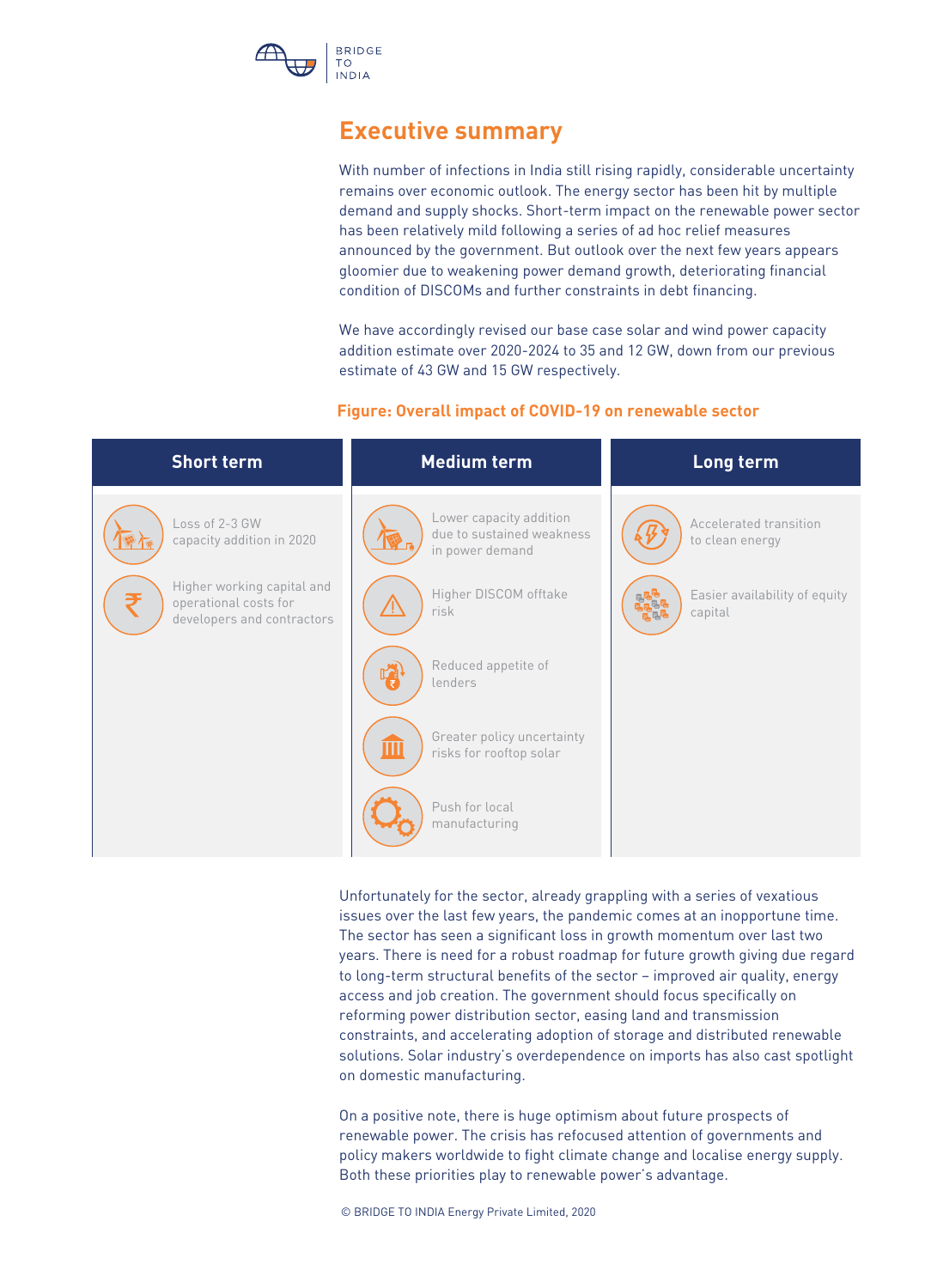

#### **Figure: Negative fallout of COVID-19 for renewable sector**



Source: BRIDGE TO INDIA research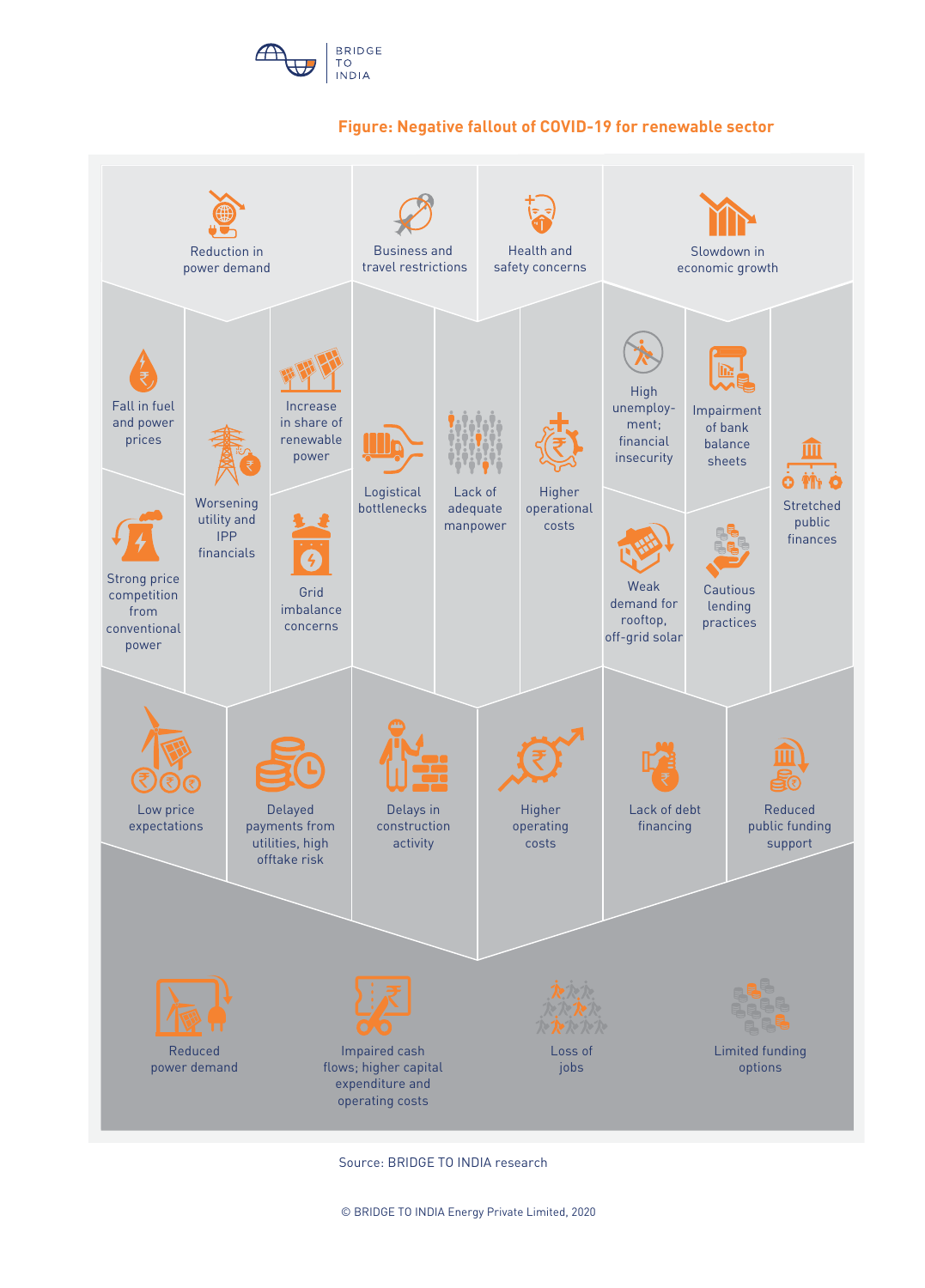

## **1. Introduction**

COVID-19 has caused unprecedented turmoil across the world. Wide-scale suspension of economic activity, supply chain disruption and employee health concerns have led to a collapse in energy demand and created significant risks for the entire value chain.

In India, the rate of infections has been relatively low so far. But sentiment remains extremely cautious as infections were still growing as of mid-May. The government imposed one of the most stringent lockdowns anywhere in the world beginning 25 March 2020 banning all 'non-essential' commercial and social activity including international and domestic travel. Since then, limited exemptions have been provided for construction activities and freight services. Goldman Sachs, a US-based investment bank, has projected India's GDP to fall by 5% in this fiscal year.

#### **Figure 1: COVID-19 infection growth in India**



Source: Johns Hopkins University, Coronavirus Resource Tracker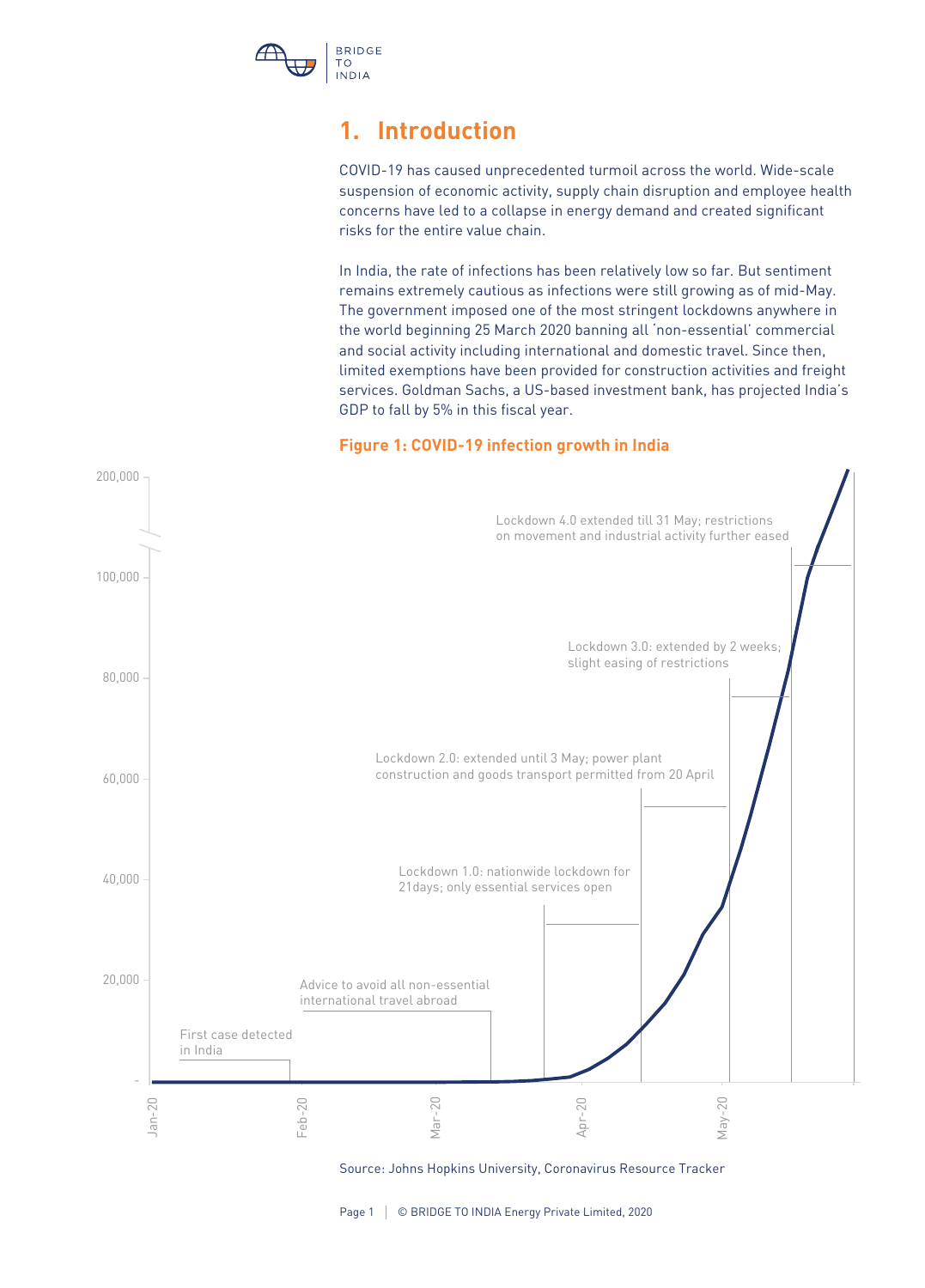

There is enormous uncertainty around when and if the situation would return to normal. The crisis could morph in innumerable ways and a plausible range of scenarios is shown in the figure below. But consensus seems to be emerging that economic recovery would take at least 2-3 years as a permanent vaccine is unlikely to be available for another 18-24 months. The macro-economic impact of such a scenario - destruction in industrial demand, job losses, strain in public finances and banking system - and repercussions for the power sector are extremely harmful.

The dilemma for government, regulators and private sector players is how to manage this period of uncertainty and plan for future.

#### **Figure 2: COVID-19 infection and economic recovery scenarios**



Source: BRIDGE TO INDIA research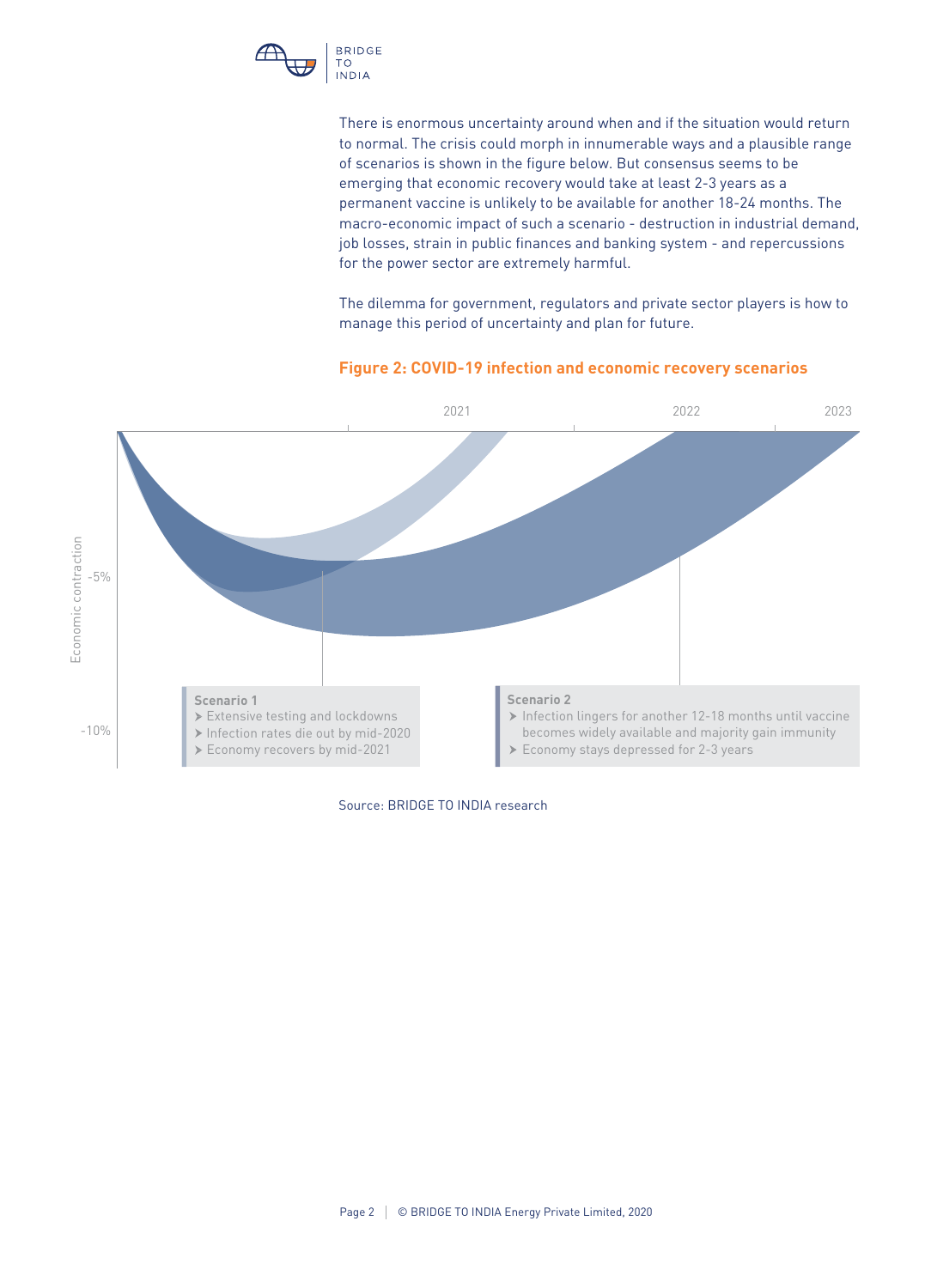

## **2. Impact on renewable sector**

Unfortunately, the Indian renewable sector has been grappling with a series of vexatious issues on both demand (weak power demand growth, poor financial condition of DISCOMs) and supply (land, transmission capacity, debt financing) sides over the last two years. Combined with increasing policy uncertainty (tender cancellations, withdrawal of net-metering and open access connectivity, PPA renegotiation, grid curtailment, lack of clarity over GST and safeguard duty related change in law claims), the sector has seen a significant loss in growth momentum.

#### **Figure 3: Capacity addition during 2012-2019, MW**



Source: BRIDGE TO INDIA research

Note: All capacity figures in this report are stated in AC MW, unless noted explicitly otherwise.

In fact, India has slipped from 3rd to 7th place in EY's latest global 'Renewable Energy Country Attractiveness Index' rankings<sup>1</sup>. COVID-19, therefore, has struck the sector at a very inopportune time. It has created further supply and demand shocks across the power sector and added to pressure on all stakeholders.

1 Renewable Energy Country Attractiveness Index (RECAI), EY, 2019 https://www.ey.com/en\_uk/recai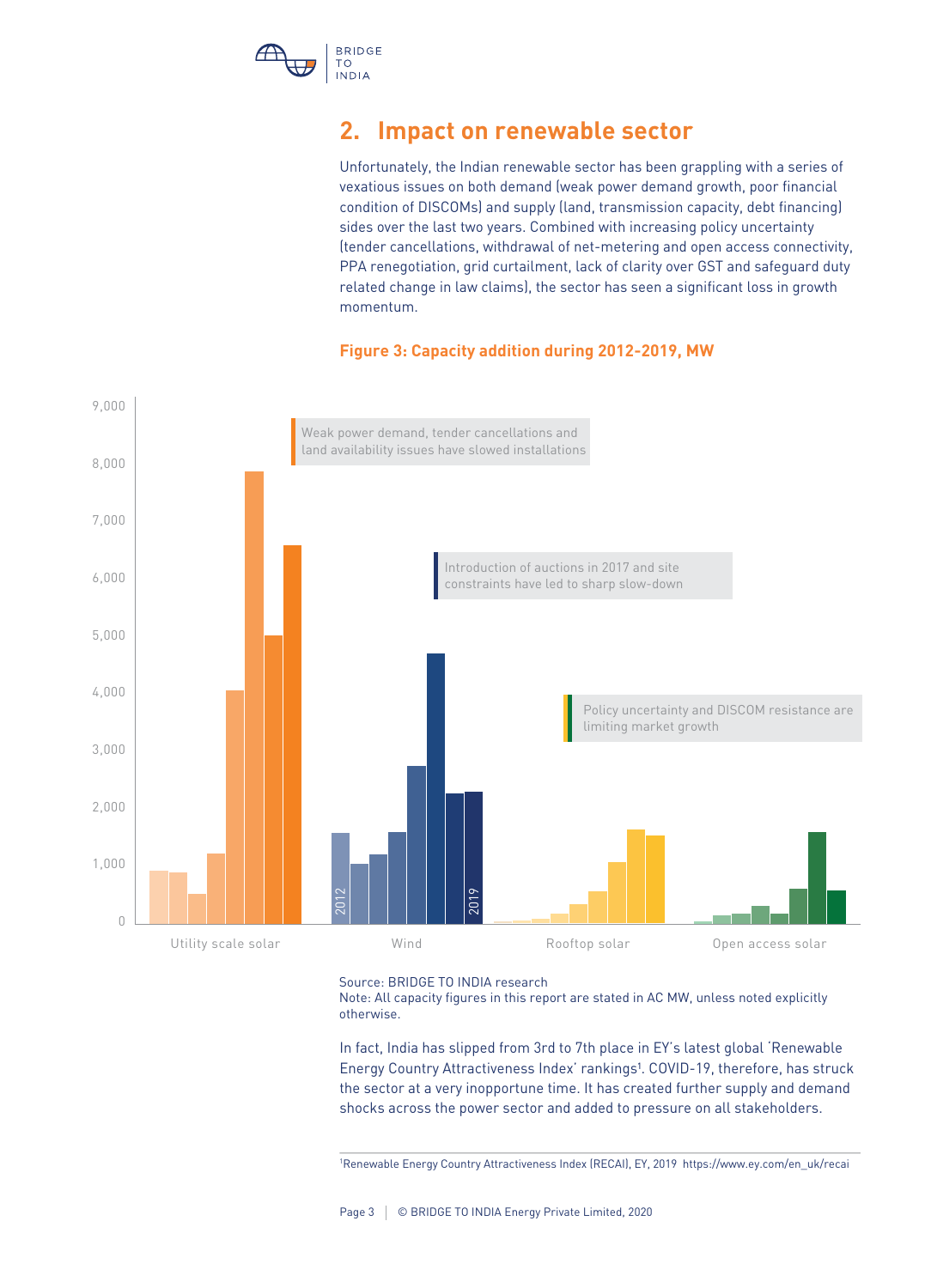





Source: BRIDGE TO INDIA research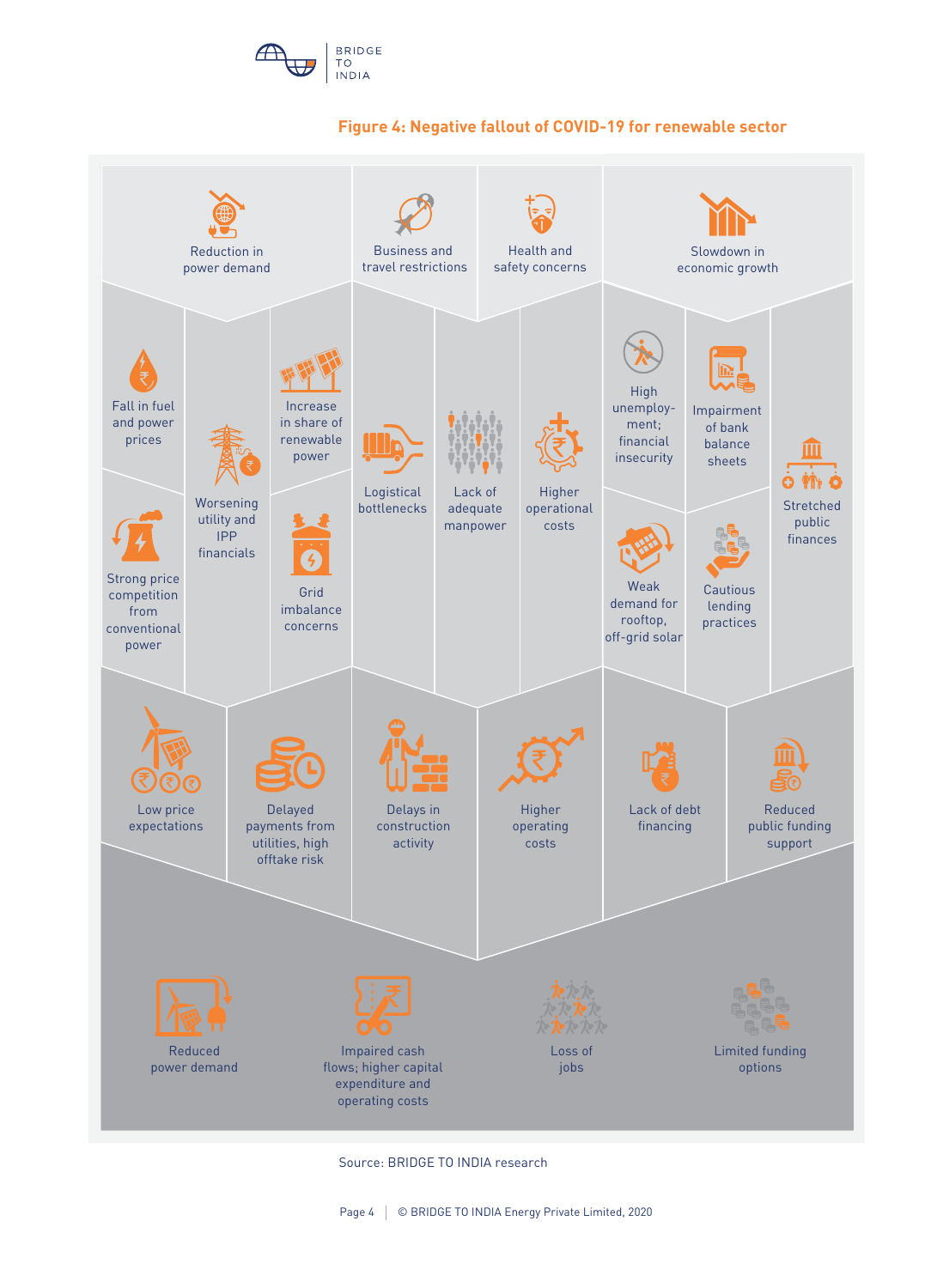

The Indian government has been proactively dealing with the pandemic. It has announced a series of measures to mitigate impact on the renewable sector.

#### **Figure 5: Policy measures to mitigate COVID-19 impact**



#### **2.1. Power demand reduction**

With most business activity coming to a virtual stand-still, there has been a precipitous drop of up to 30% in power demand which, in turn, has led to 25% fall in exchange prices.

#### **Figure 6: Changes in India's power generation mix during lockdown**

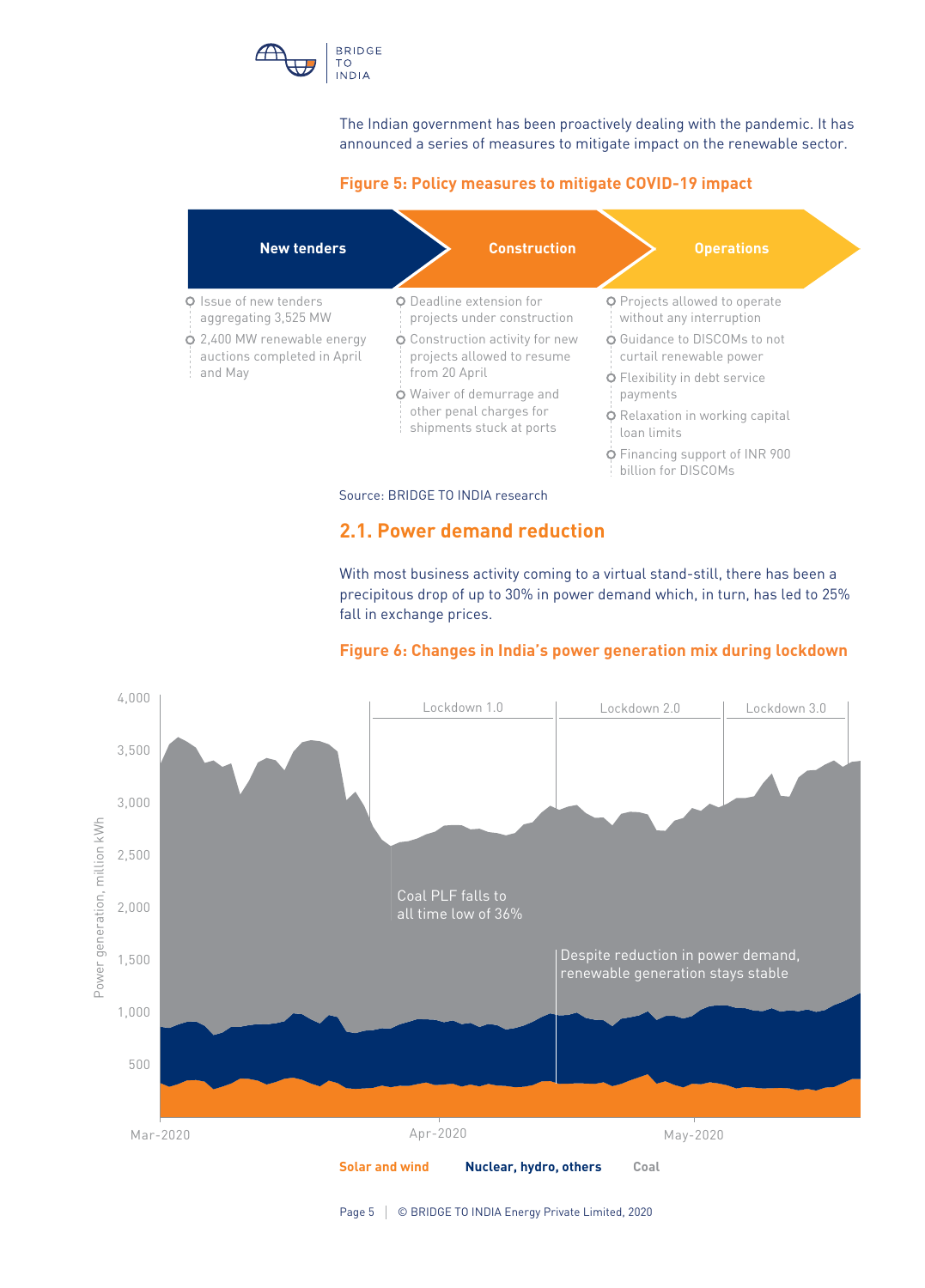

90

Demand contraction has exacerbated the supply glut position. Average thermal power plant PLF fell to a record low of 36% in April 2020. At the same time, there has been a spike in power generation from solar and wind plants due to favourable weather conditions. Share of non-fossil based power has touched all-time highs in the range of 27-29%.

Since growth of renewable power in India is critically dependent on growth in demand, the concern is whether the DISCOMs would pause efforts to procure new renewable power. If demand weakness persists, the DISCOMs may be reluctant to sign new PPAs. Recently completed auctions where execution of PPAs and/ or regulatory tariff approvals are still pending (4,000 MW manufacturing-linked tender, 1,200 MW peak power tender and 400 MW round-the-clock power tender, amongst others) are all at risk in our view. Meanwhile, depressed market prices and demand uncertainty may also weaken case for rooftop solar and open access renewables (see Section 2.3. below).

We have revised our base case renewable power capacity addition estimate for the next five years (2020-2024) assuming power demand growth of -6% in 2020, +6% in 2021 and 3-5% per annum in the three subsequent years. Our revised estimate for total solar and wind power capacity addition during the next five years is 35 and 12 GW, down from our earlier estimate of 43 GW and 15 GW respectively.

#### **Figure 7: Revised five-year outlook for renewable capacity, GW**



Source: BRIDGE TO INDIA research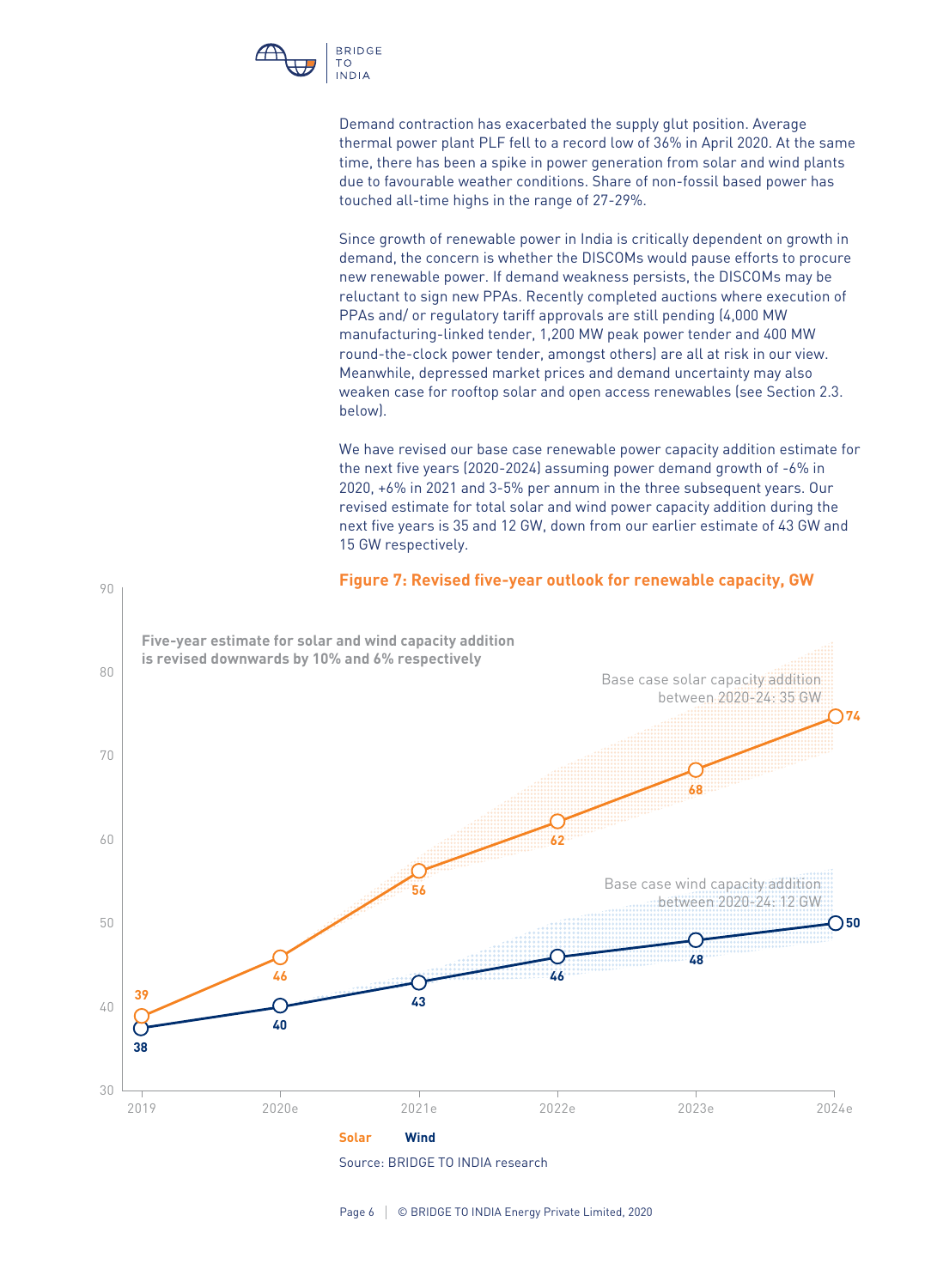

#### **2.2. Deteriorating financial condition of DISCOMs**

DISCOM financial condition has been a mounting concern for last few years. The government has just announced a liquidity support package of INR 900 billion (USD 12 billion) but that is expected to be inadequate in view of the damage caused by COVID-19. Losses in FY 2021 are expected to rise sharply due to fall in demand, higher Aggregate Technical and Commercial (AT&C) losses, fixed charge waivers and delayed payment collections.

#### **Demand contraction and change of consumer mix**

Besides contraction in demand, the consumer mix has changed unfavourably. We estimate that demand from commercial and industrial consumers (C&I, average tariff INR 7.50-9.60/ kWh) would fall this year by about 18-20%, but increase from residential consumers (INR 4.80/ kWh) by about 5-7%.

#### **Higher AT&C losses**

The lockdown has vastly affected billing and payment collection performance of DISCOMs. Example: Andhra Pradesh and Rajasthan DISCOMs saw 80% decline in collections in April. Increase in power sales to agricultural and domestic consumers (lower technical, billing and collection efficiency) is set to increase AT&C losses. CRISIL has estimated average AT&C losses to rise by 2.5% in FY 2021².



#### **Figure 8: Estimate of DISCOM losses in FY 2021, INR billion**

#### Source: BRIDGE TO INDIA research

2 CRISIL Ratings Webinar on Power Sector: A gigawatt problem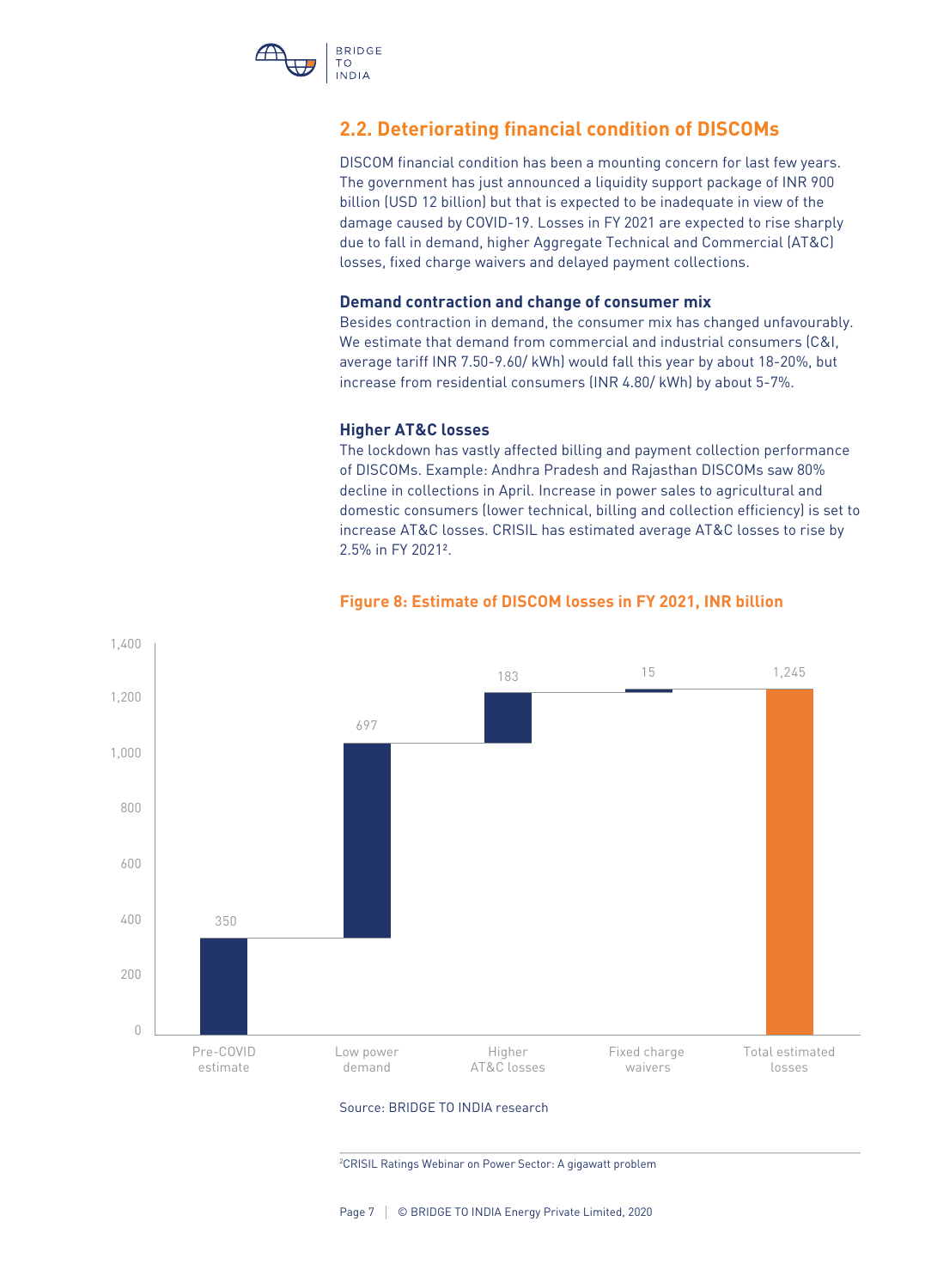

#### **Billing and payment relaxations**

Many states have offered sops to select consumers by way of waiver (Andhra Pradesh, Karnataka, Gujarat, Uttar Pradesh, Maharashtra) or reduction/ deferred payment of fixed charges (Rajasthan, Punjab, Tamil Nadu, Haryana and Telangana). Some other states including Rajasthan, Punjab and Haryana have allowed 1-2 month deferment in payment of electricity bills without penalty.

We estimate net total impact of the pandemic on DISCOM finances at about INR 895 billion (USD 11.8 billion) in FY 2021. Unless tariffs are raised quickly and commensurately, losses on this scale would exacerbate delay payment and curtailment risk faced by renewable projects. DISCOMs in Andhra Pradesh, Uttar Pradesh and Punjab are reported to have issued Force Majeure notices to curtail power and/ or wriggle out of power purchase commitments. MNRE pressure on DISCOMs to honour 'must run' status of renewable power has kept curtailment in check in the last two months, the risk is bound to get worse in the next few years.

We have categorised states on the basis of aggregate DISCOM payables and fall in power demand in April 2020. This analysis shows that DISCOMs in Haryana, Rajasthan, Tamil Nadu, Uttar Pradesh and Maharashtra are amongst the worst affected.



#### **Figure 9: Relative position of DISCOMs**

Source: National Load Dispatch Centre, PRAAPTI

Note: The DISCOM payables data, usually reported as per Ministry of Power's PRAAPTI portal (total outstanding of INR 915 billion as on 25 May 2020), is incomplete as it only includes data submitted by private IPPs on voluntary basis. Actual outstanding amount is higher by up to 2-3x (INR 1,854 billion as of 31 March 20182 ).

<sup>2</sup> Power Finance Corporation, Report on Performance of State Power Utilities, 2017-18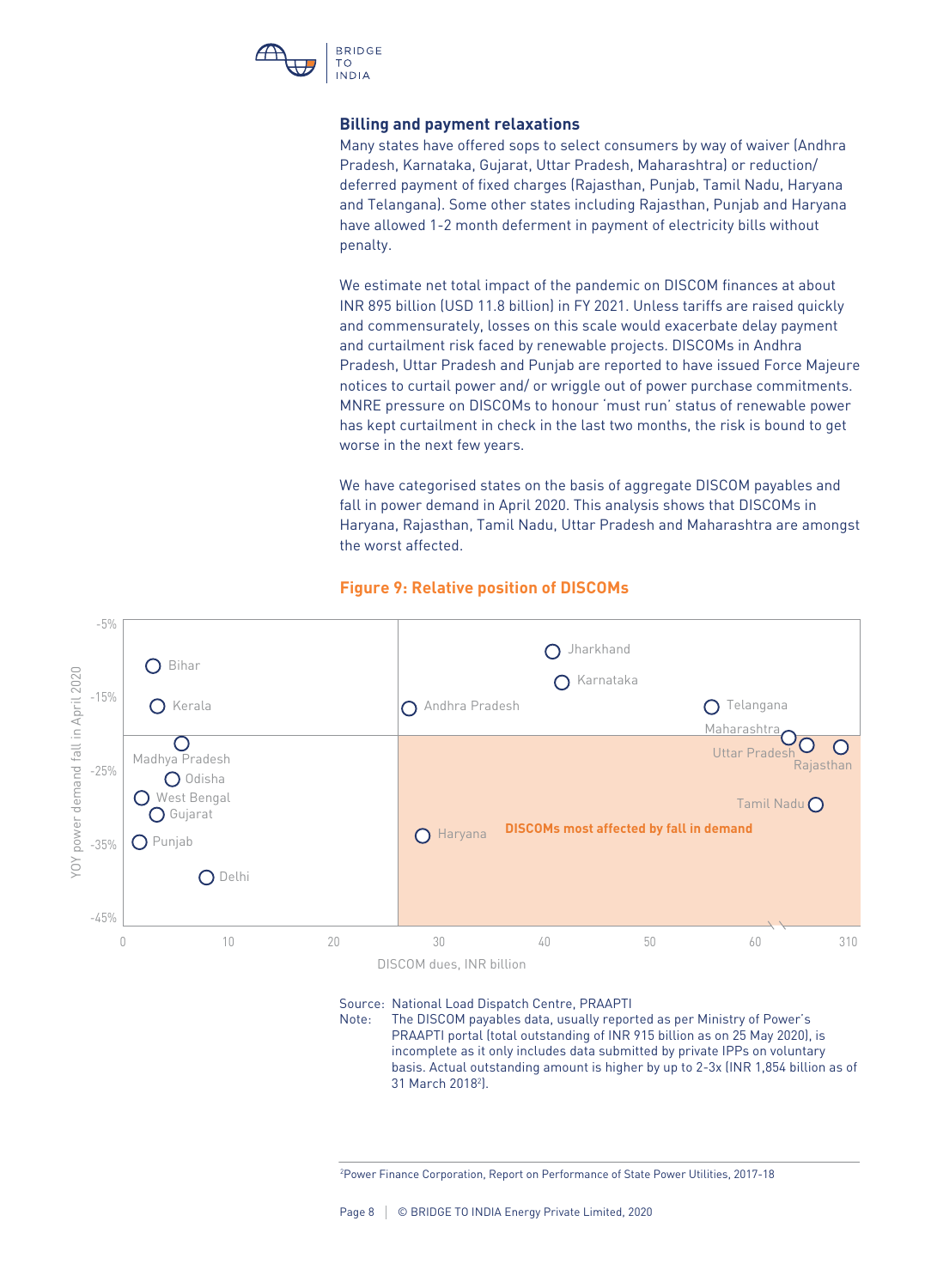

#### **2.3 Sharp downturn in end consumer driven markets – rooftop solar and open access renewables**

C&I consumers account for a dominant share of distributed renewables in India. We see no diminution in their interest due to the very attractive cost saving potential of rooftop solar. Indeed, there is some evidence that pressure to shore profitability and progressive fall in cost is accelerating the push towards solar power. However, preference for OPEX or PPA model is increasing due to stressed balance sheets and greater reluctance to incur capital expenditure.

#### **Figure 10: Rooftop solar and open access capacity addition in 2019, MW**



The main challenge for distributed renewable market comes from consumers reliant on the CAPEX model – corporates with poor creditworthiness, SME businesses and residential consumers. Faced with economic uncertainty and risk of loss to incomes, such consumers are likely to postpone or abandon plans to install solar systems. The biggest blow would be to the residential market, which was expected to take off this year due to greater government support and availability of 20-40% capital subsidies. MNRE has sanctioned capital subsidies for 470 MW of residential rooftop solar capacity due to be installed in a year's time. But we now expect little growth over last year.

We expect rooftop and open access installations in 2020 to fall by about 15-20% to 1,200 MW and 600 MW respectively.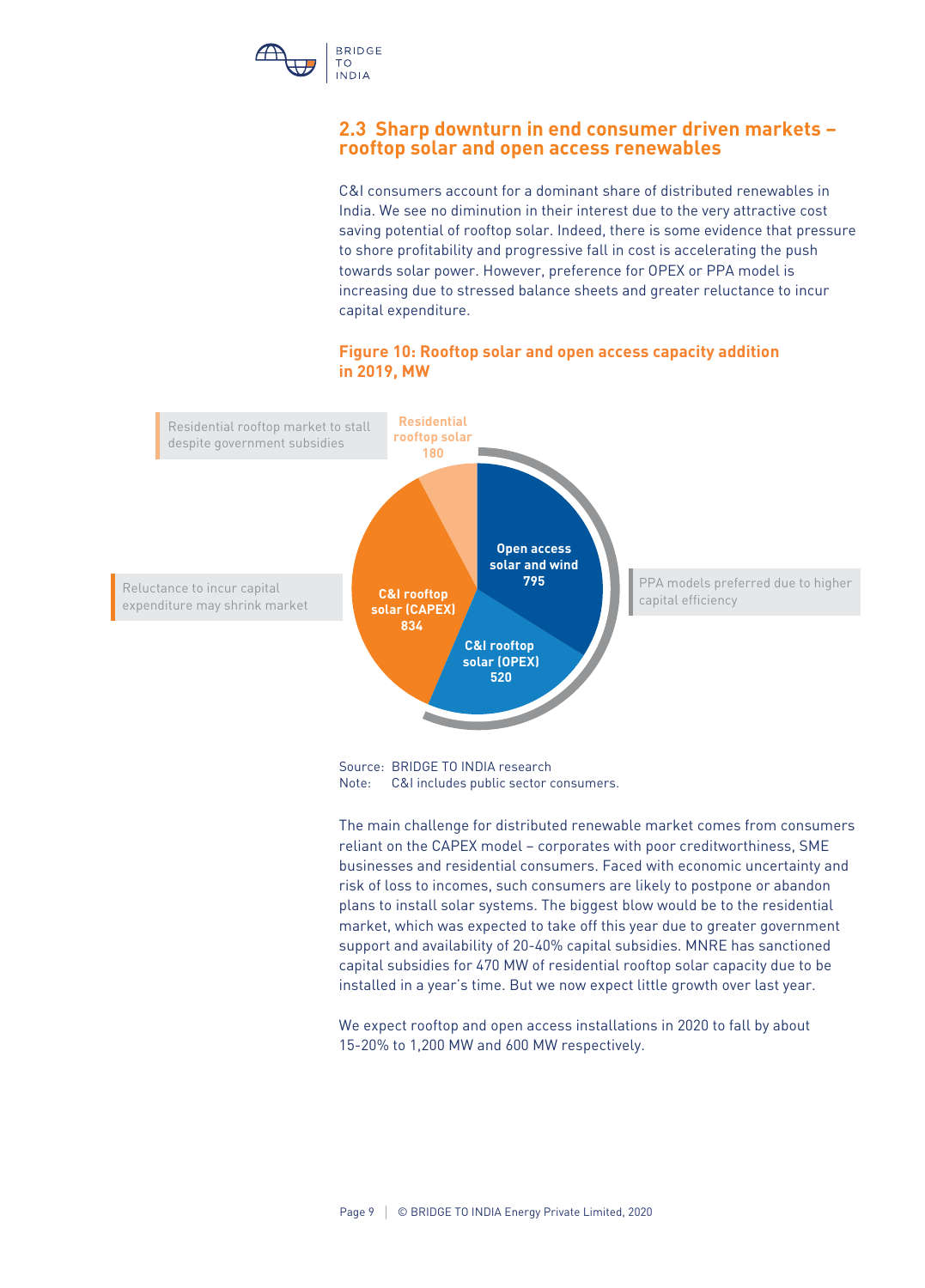

#### **DISCOM backlash and growing policy uncertainty**

DISCOM backlash to distributed renewables is expected to grow in a bid to retain profitable C&I consumers. Policy uncertainty – denial or delay in approvals, abrupt changes, withdraw of net metering connectivity, levy of banking and other grid usage charges – facing these markets is expected to increase.

#### **Financial distress for local installers**

Small, local installers account for nearly 50% share of the rooftop solar market. Facing financial distress as a result of contraction in demand, higher working capital and payment delays, many of these players may struggle to survive.

#### **2.4 Pressure on domestic manufacturers**

#### **Solar**

Total international module manufacturing capacity was estimated at 160 GW at the end of 2019 with another 20 GW slated to come online by end 2020. Most of the Chinese plants, accounting for nearly 80% of global supply, are already reported to be running at full capacity. The huge oversupply position – global demand estimates for 2020 have been revised downward from 130 GW pre-COVID to 100-110 GW – is already causing prices to fall steadily. Latest prices for monocrystalline and multicrystalline modules have been recorded at US cents 19.5 and 18.0, down 16% and 18% respectively over prices a year ago.

The 'super league' of manufacturers, mostly from China, is expected to withstand pressure from lower prices due to their superior technology, better economies of scale and international diversification. It is worth noting that share of top ten module suppliers has increased steadily from 50% in 2016 to about 70% in 2019 (average shipment in 2019: 80 GW). In contrast, the Indian manufacturers are much smaller in size with capacity usually in the range of 50-500 MW. Notwithstanding the various government initiatives to support domestic manufacturing, the Indian manufacturers are likely to struggle to compete with Chinese majors and raise funds for expansion.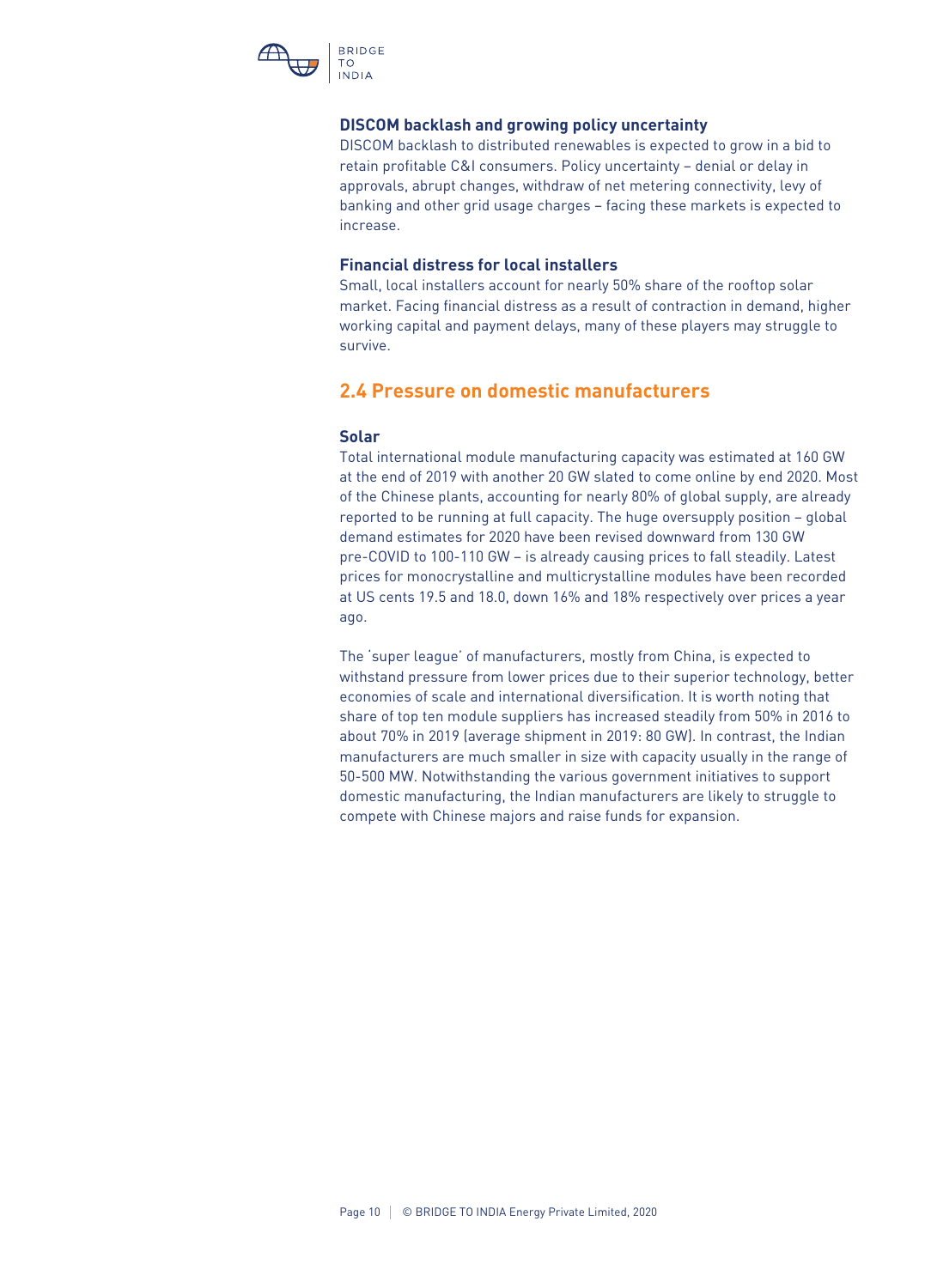



#### **Figure 11: Module and inverter suppliers for utility scale solar projects commissioned, 2019**

Source: BRIDGE TO INDIA research

India remains dependent on Chinese suppliers for nearly 80% of its module and inverter requirements. Supply disruption over last few months has cast spotlight on securing control over equipment supplies. There is renewed government focus on domestic manufacturing with potential support for capital subsidies and customs duty. The Indian government has already adopted 'Atma-nirbhar' or self-dependence as a key plank in its COVID-19 policy relief package wherein solar manufacturing has been identified as a policy priority. The risk facing the sector is that such moves could: i) make solar power costly for DISCOMs and curb demand even further; and ii) create uncertainty for projects under construction (timelines, rates and compensation process).

#### **Wind**

There are currently eight domestic wind turbine suppliers with total operational capacity of 7 GW (down from 15 numbers, 10 GW in 2015). Average annual installation in the last two years was only 2.3 GW. Reduction in volumes and margin compression post transition to auction regime has caused severe financial stress to the suppliers. Continued depression in demand would further add to the industry's financial troubles.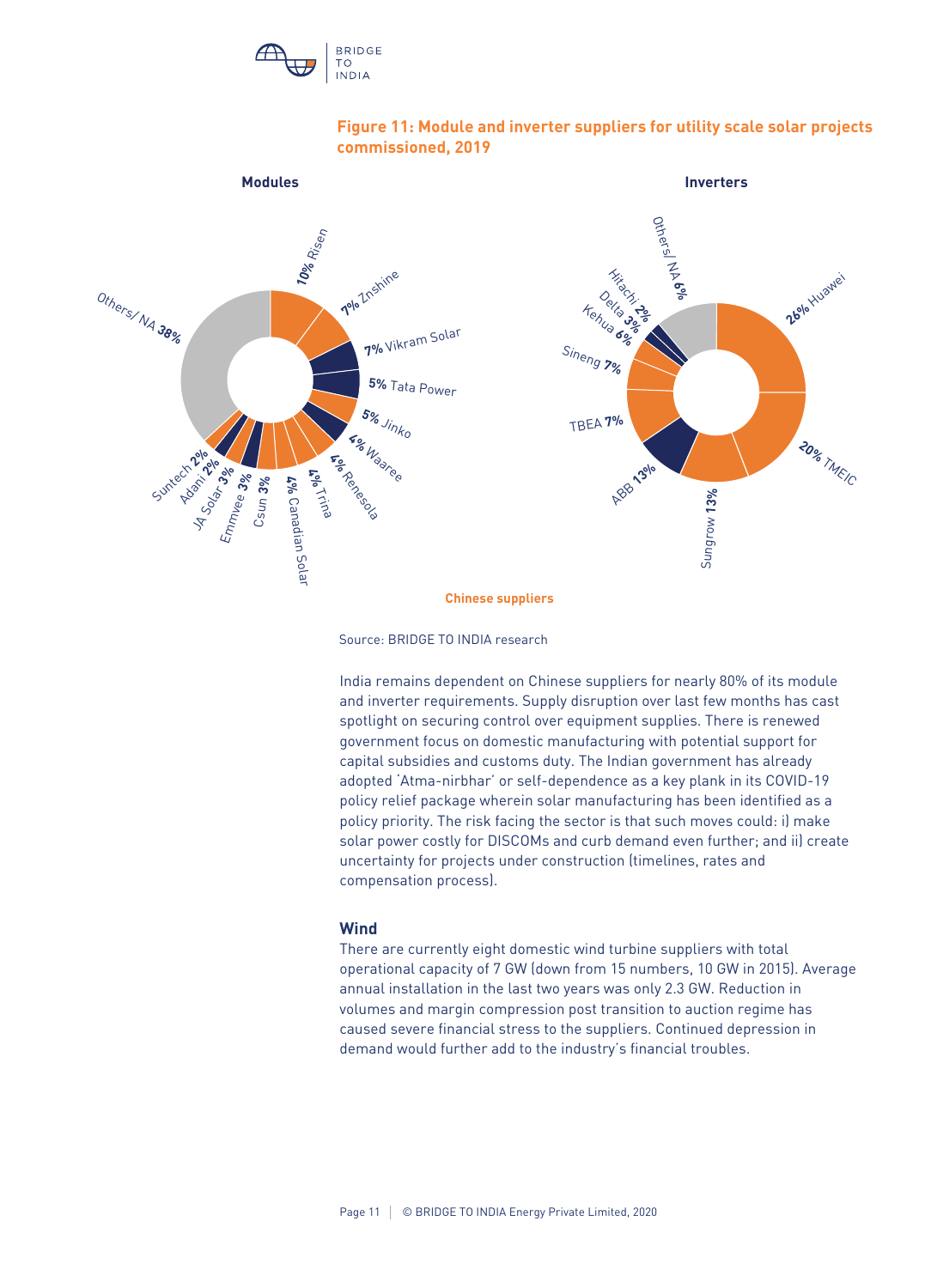

#### **2.5 Disruption in construction activity and higher costs**

Construction activity for new projects has been severely impacted by COVID-19. Goods transport and site construction activity were allowed to resume from 20 April 2020. But equipment shortages (particularly mounting structures), logistical bottlenecks and labour movement restrictions are expected to last for at least 3-4 more months. Delays are also expected in obtaining permits and financial closures. The biggest difficulty faced by project developers and contractors is getting workforce remobilised at site. Contract workers have migrated back to their native places in large numbers and may not be available until after end of the monsoon or even the festival season (around October-November). Labour related construction costs are believed to have risen by as much as 75%.

Consequently, we expect construction time-tables to shift back by as much as six months. We expect a loss of about 2 GW and 2.5 GW in new utility-scale solar and wind installations respectively for 2020. Our revised estimate for utility scale renewable capacity addition the year is 7.8 GW. MNRE has permitted blanket extensions in project completion deadlines by 57 days (initial lockdown period plus 30 days). However, we believe that the government would be willing to consider further time extensions based on evidence of difficulties in mobilising workforce or resolving shipment blockages.

Project developers and contractors also face higher costs on several accounts: higher working capital and interest costs due to project delays, more restrictive working practices (logistics and labour costs, greater focus on health & safety) and Rupee depreciation. Rupee fell by 5% against US Dollar in just three months (March-May 2020). Meanwhile, projects under three utility scale tenders amounting to around 900 MW capacity also face risk of tariff reduction if completion is delayed beyond July 2020 because of expiry of safeguard duty on module imports.

Larger developers with strong cash reserves are well equipped to absorb risk of construction delays and additional costs. But smaller developers would be edged out of the market in these circumstances leading to further market consolidation.

### **2.6 Financing at risk**

Mounting losses in thermal power projects have already driven many commercial banks away from the sector. With the pandemic causing widespread losses in bank loan books, liquidity is expected to stay tight notwithstanding monetary easing by The Reserve Bank. We expect lenders to stay extremely cautious and debt financing to remain as one of the biggest challenges for renewable sector.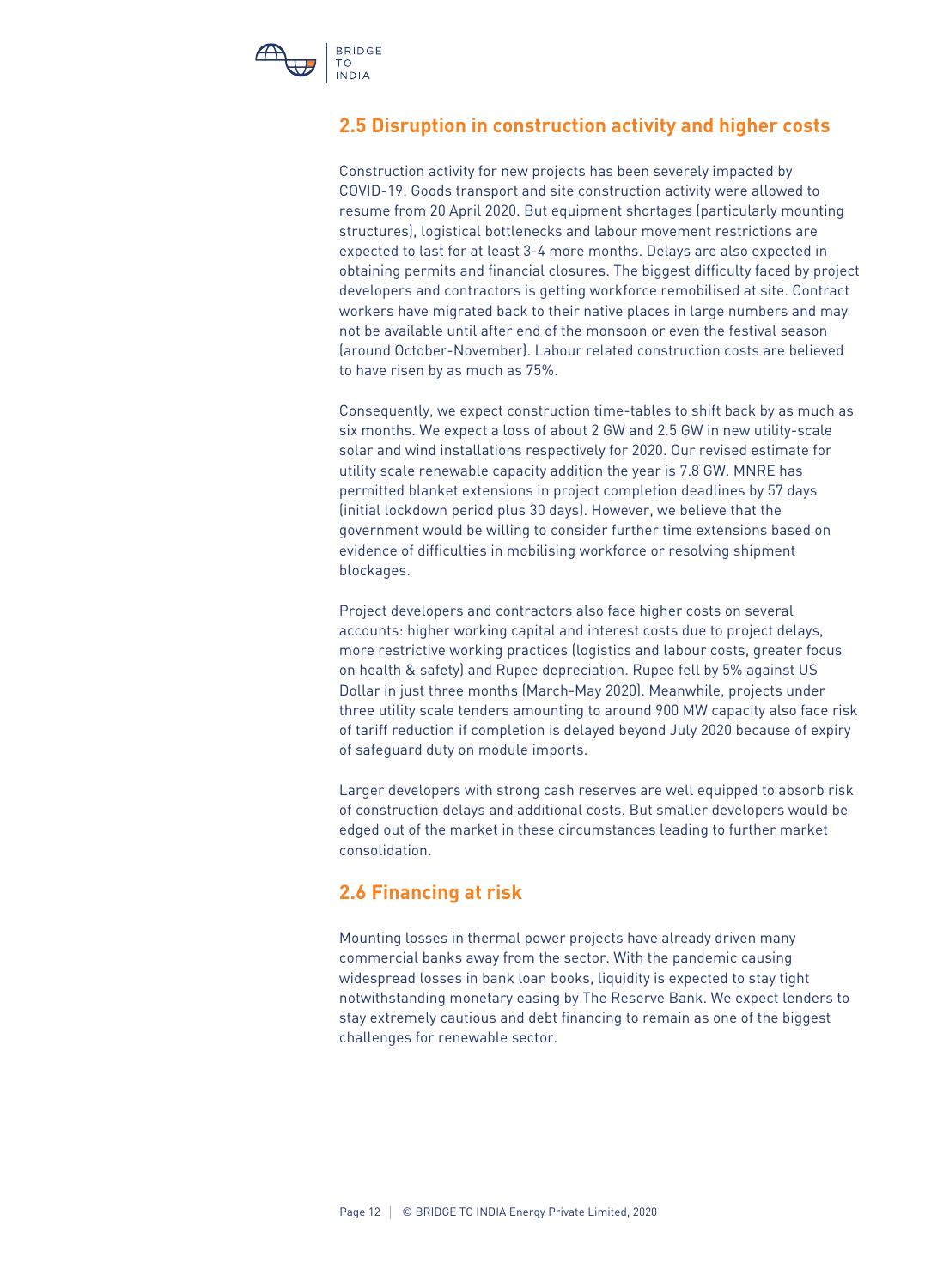

## **3. Conclusion**

The pandemic's short-term impact on the renewable sector has been relatively mild. Assuming that travel restrictions are lifted progressively, utility scale project construction should largely catch up in the next 6-9 months. Meanwhile, renewable projects have managed to sustain power production with minimal interruption. Renewables share in total power production has gone up to record levels and curtailment has been relatively low across states. We expect rooftop and open access installations in 2020 to fall by about 20% to 1,200 MW and 600 MW respectively. These markets would also be at risk in 2021 and 2022 from increasing policy uncertainty.

Mid-longer term, however the sector faces critical challenges arising from weak power demand growth, perilous financial condition of DISCOMs and shortfall in debt financing.

So far, the Indian government has announced a series of ad hoc relief measures for the sector. But there is need for a robust roadmap for future growth in order to rebuild growth momentum.

| <b>Short term</b>                                                                 | <b>Medium term</b>                                                      | Long term                                 |
|-----------------------------------------------------------------------------------|-------------------------------------------------------------------------|-------------------------------------------|
| Loss of 2-3 GW<br>capacity addition in 2020                                       | Lower capacity addition<br>due to sustained weakness<br>in power demand | Accelerated transition<br>to clean energy |
| Higher working capital and<br>operational costs for<br>developers and contractors | Higher DISCOM offtake<br>risk                                           | Easier availability of equity<br>capital  |
|                                                                                   | Reduced appetite of<br>lenders                                          |                                           |
|                                                                                   | Greater policy uncertainty<br>Ш<br>risks for rooftop solar              |                                           |
|                                                                                   | Push for local<br>manufacturing                                         |                                           |

#### **Figure 12: Overall impact of COVID-19 on renewable sector**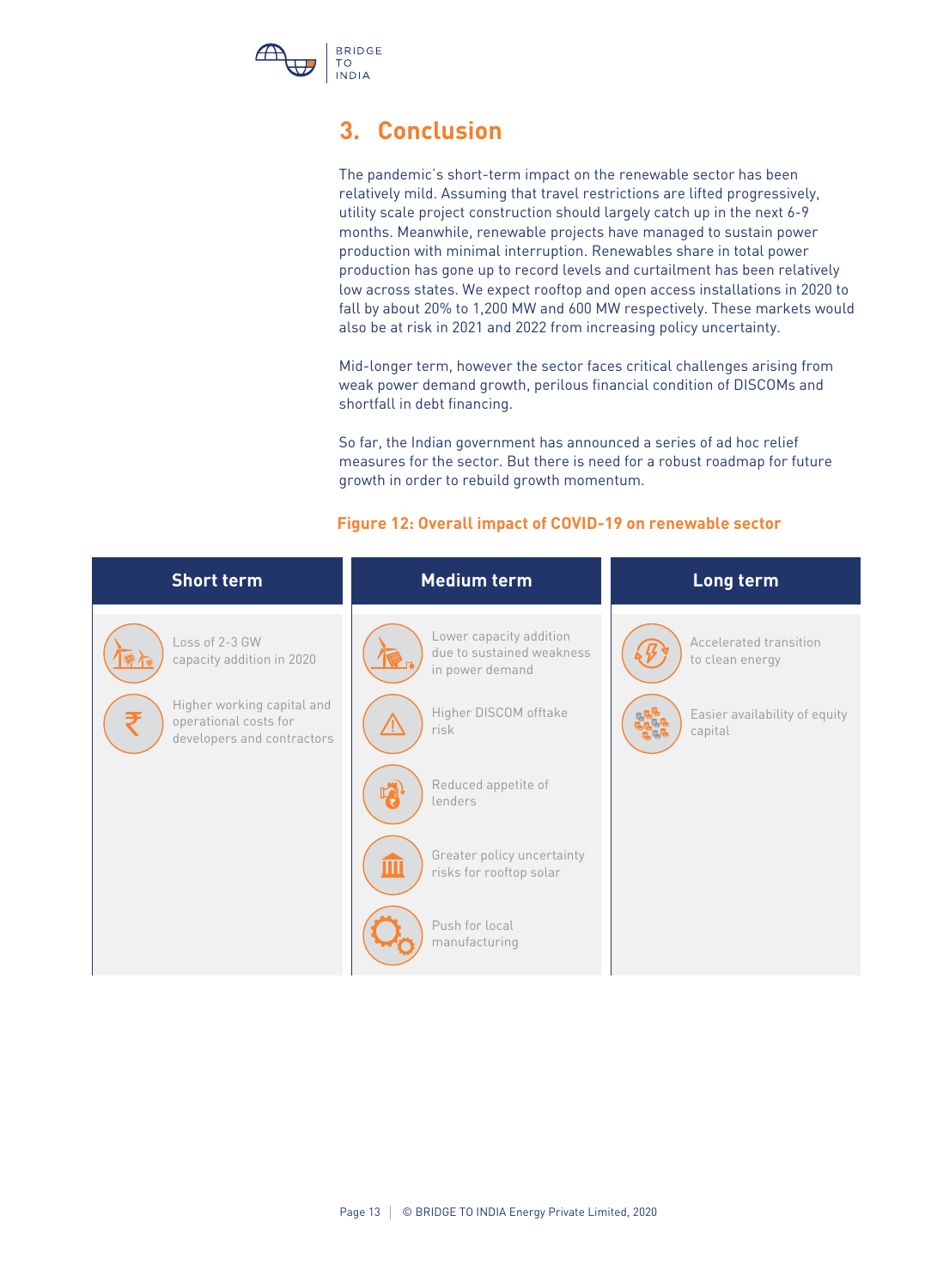

Specific priorities needing urgent attention are listed below.

- Strengthen the DISCOMs and regulatory framework;
- Ease supply side constraints (land, transmission capacity) for renewable projects;
- Provide long-term policy visibility and stability to distributed renewable business;
- Provide long-term vision and policy roadmap for domestic manufacturing;
- Accelerate adoption of grid-scale storage and distributed renewables through Viability Gap Funding (VGF) or other incentive mechanisms;
- Build flexibility in the power system by making coal plants more flexible, deepening ancillary services market and introducing demand side management measures.

On a positive note, there is huge optimism about future prospects of renewable power. The crisis has refocused attention of governments and policy makers worldwide to fight climate change and localise energy supply. Both these priorities play to renewable power's advantage. Investors in conventional energy, suffering huge losses due to reduction of output and lower prices, are expected to accelerate shift towards renewable power. Lastly, valuable lessons have been learnt by grid managers in coping with increasing variability in power demand-supply.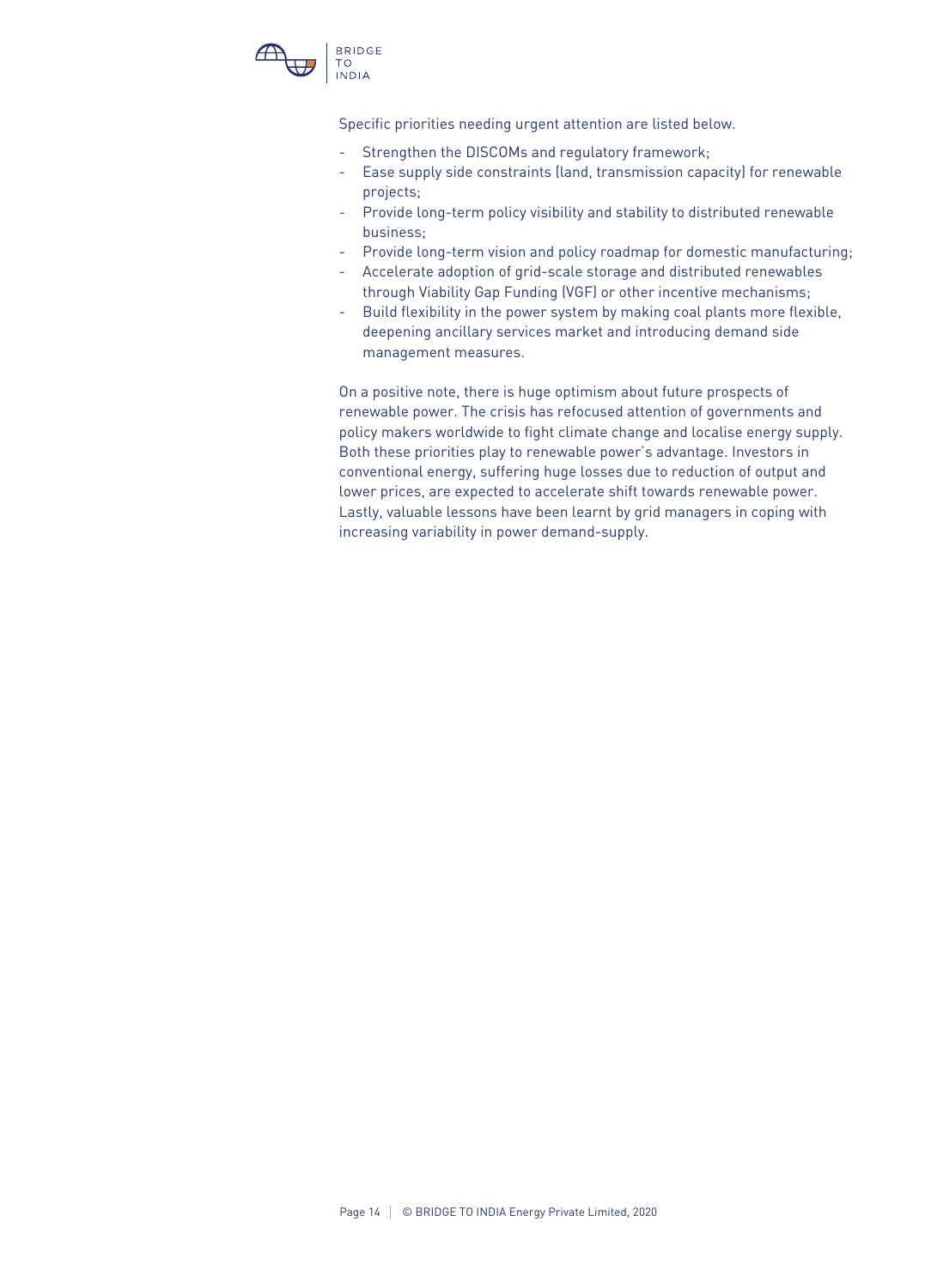

#### **Acronyms**

| AT&C           | Aggregate Technical & Commercial                    |
|----------------|-----------------------------------------------------|
| <b>CAPEX</b>   | <b>Capital Expenditure</b>                          |
| C&1            | Commercial and Industrial                           |
| COVID-19       | Coronavirus Disease 2019                            |
| <b>CRISIL</b>  | Credit Rating Information Services of India Limited |
| <b>DISCOMs</b> | <b>Distribution Companies</b>                       |
| <b>EPC</b>     | <b>Engineering Procurement and Construction</b>     |
| <b>FY</b>      | <b>Financial Year</b>                               |
| <b>GST</b>     | <b>Goods and Services Tax</b>                       |
| <b>IPP</b>     | Independent Power Producer                          |
| <b>KWh</b>     | <b>Kilowatt Hour</b>                                |
| <b>MNRE</b>    | Ministry of New and Renewable Energy                |
| <b>NHPC</b>    | National Hydroelectric Power Corporation            |
| <b>OPEX</b>    | <b>Operating Expenditure</b>                        |
| <b>PLF</b>     | <b>Plant Load Factor</b>                            |
| <b>PPA</b>     | <b>Power Purchase Agreement</b>                     |
| <b>SECI</b>    | <b>Solar Energy Corporation of India</b>            |
| <b>SME</b>     | <b>Small and Medium Enterprise</b>                  |
| <b>UDAY</b>    | Ujjwal DISCOM Assurance Yojana                      |
| <b>USD</b>     | <b>United States Dollar</b>                         |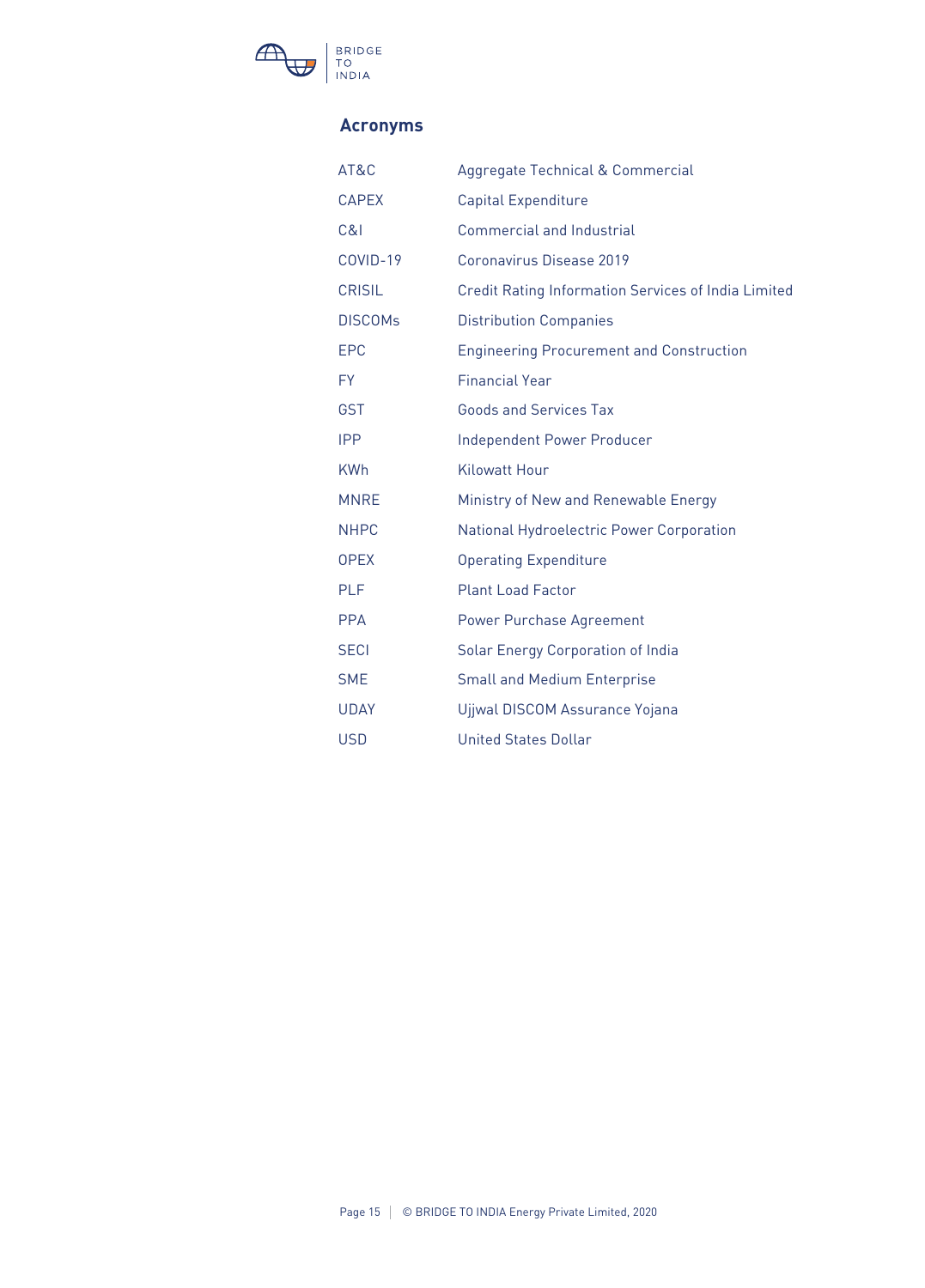

#### **C 8/5, DLF Phase I Gurugram 122001 India**

#### © 2020 BRIDGE TO INDIA Energy Private Limited

#### **Authors**

**Sangeetha Suresh**, BRIDGE TO INDIA **Samriti Chawla**, BRIDGE TO INDIA **Vinay Rustagi**, BRIDGE TO INDIA

#### **Layout**

**Sanjay Kumar**, BRIDGE TO INDIA

#### **TERMS OF USE**

This report is owned exclusively by BRIDGE TO INDIA and is protected by international copyright and intellectual property laws.

BRIDGE TO INDIA hereby grants the user a personal, non-exclusive, nontransferable license to use the report pursuant to the terms and conditions of this agreement. The user cannot engage in any unauthorized use, reproduction, distribution, publication or electronic transmission of this report or the information/forecasts therein without the express written permission of BRIDGE TO INDIA.

The information contained in this report is of a general nature and is not intended to address the requirements of any particular individual or entity. BRIDGE TO INDIA aims to provide accurate and up-to-date information, but is not legally liable for accuracy or completeness of such information.

#### **www.bridgetoindia.com**

Subscribe to our reports **marketing@bridgetoindia.com**

For all other enquiries, please contact **contact@bridgetoindia.com**

Track the Indian renewable energy market with our reports and blogs

**www.bridgetoindia.com/reports**